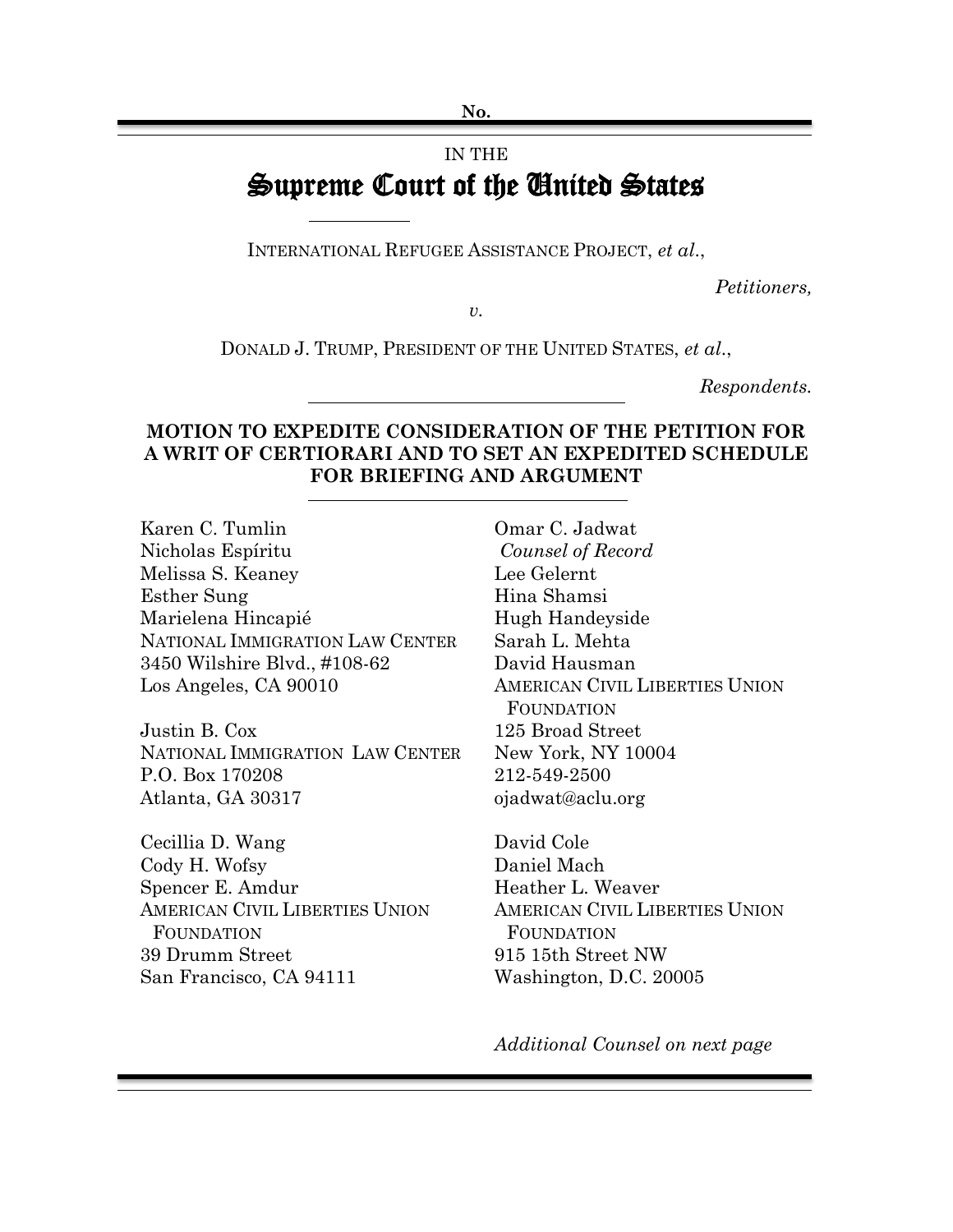Linda Evarts Kathryn Claire Meyer Mariko Hirose INTERNATIONAL REFUGEE ASSISTANCE PROJECT 40 Rector Street, 9th Floor New York, NY 10006

David Rocah Deborah A. Jeon Sonia Kumar Nicholas Taichi Steiner AMERICAN CIVIL LIBERTIES UNION FOUNDATION OF MARYLAND 3600 Clipper Mill Road, Suite 350 Baltimore, MD 21211

*Attorneys for Petitioners IRAP, et al.*

Johnathan Smith Sirine Shebaya MUSLIM ADVOCATES P.O. Box 66408 Washington, D.C. 20035

Richard B. Katskee Eric Rothschild Andrew L. Nellis\* AMERICANS UNITED FOR SEPARATION OF CHURCH AND STATE 1310 L St. NW, Ste. 200 Washington, D.C. 20005

Mark H. Lynch Mark W. Mosier Herbert L. Fenster Jose E. Arvelo John W. Sorrenti Katherine E. Cahoy Rebecca G. Van Tassell Karun Tilak COVINGTON & BURLING LLP One City Center 850 10th Street, NW Washington, D.C. 20001

*Attorneys for Petitioners I.A.A.B., et al.*

Charles E. Davidow Robert A. Atkins Liza Velazquez Andrew J. Ehrlich Steven C. Herzog PAUL, WEISS, RIFKIND, WHARTON & GARRISON LLP 1285 Avenue of the Americas New York, NY 10019-6064

Jethro Eisenstein PROFETA & EISENSTEIN 45 Broadway, Suite 2200 New York, NY 10006

Lena F. Masri Gadeir Abbas COUNCIL ON AMERICAN-ISLAMIC RELATIONS 453 New Jersey Avenue SE Washington, D.C. 20003

Faiza Patel Michael Price BRENNAN CENTER FOR JUSTICE AT NYU SCHOOL OF LAW 120 Broadway, Suite 1750 New York, NY 10271

*Attorneys for Petitioners Zakzok, et al.*

\*Admitted only in New York; supervised by Richard B. Katskee, a member of the D.C. Bar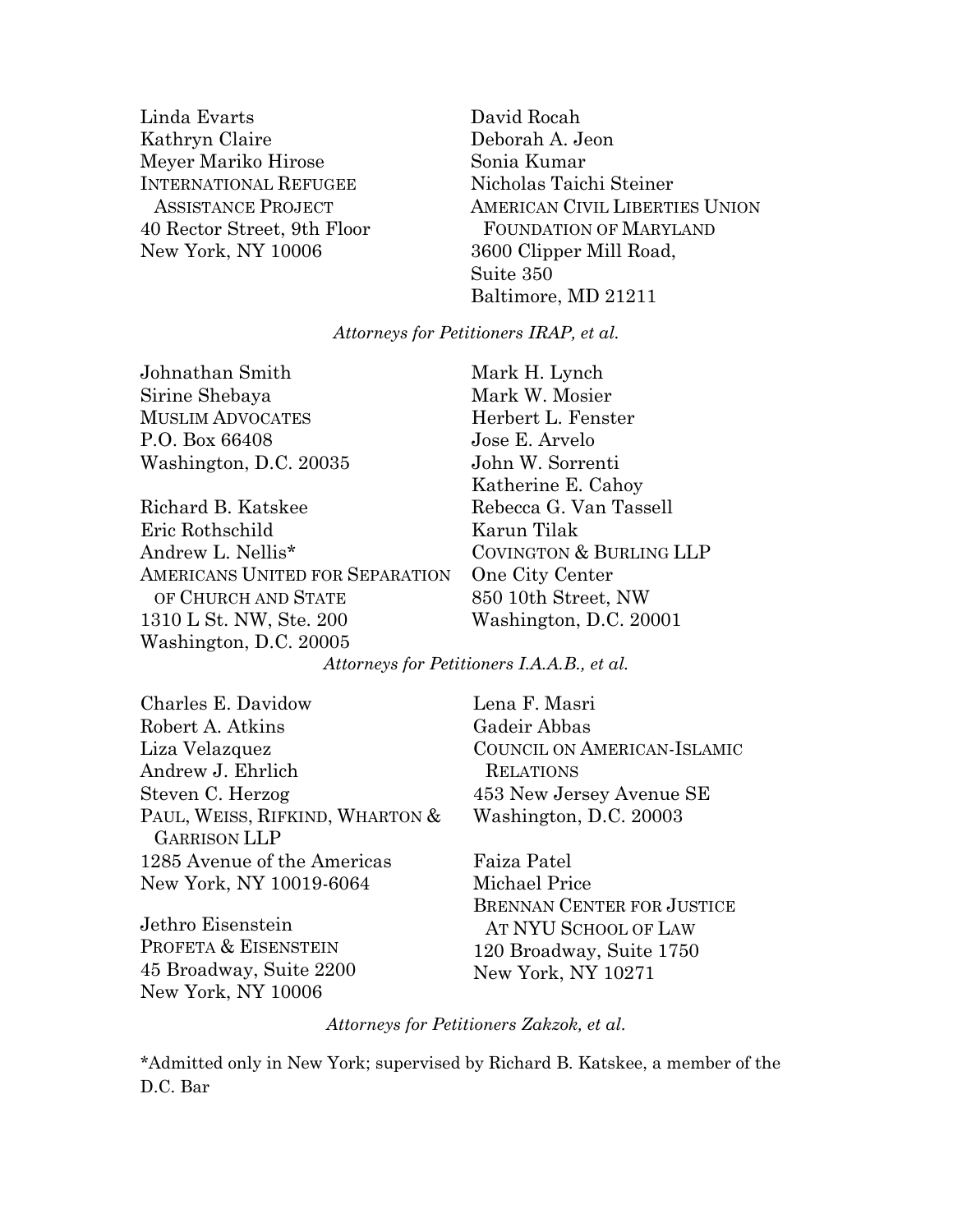The International Refugee Assistance Project and the other petitioners, pursuant to Supreme Court Rule 21, respectfully move for expedited consideration of the petition for a writ of certiorari, filed today, to review the judgment of the United States Court of Appeals for the Fourth Circuit.

Expedition is necessary to ensure that the Court can consider the petition at its March 2 conference and, if it grants certiorari, align the schedule in this case with briefing and argument in *Hawai'i v. Trump*, No. 17-965. Petitioners therefore request that the government be directed to file a response to the petition by February 28. Petitioners waive the 14-day period in this Court's Rule 15.5 between the filing of a brief in opposition and the distribution of the petition to the Court. If the Court grants the petition, petitioners move for the Court to adopt a briefing schedule that would require petitioners to file their opening brief on the day that Hawai'i's brief is due (March 23), and the government to file a responding brief on the same day it files its reply brief in *Hawai'i*. Petitioners are prepared to waive their reply brief to ensure that the cases are heard together this Term.

This case involves a challenge to Proclamation No. 9645, 82 Fed. Reg. 45,161 (Sept. 27, 2017), the same policy at issue in *Hawai'i*. Although the Court has granted certiorari on the Establishment Clause question in the *Hawai'i* case, the instant case presents the better vehicle for this Court's consideration of the constitutional question because the lower courts in *Hawai'i* only addressed the statutory claims. In this case, by contrast, the Fourth Circuit based its decision entirely on the petitioners' claim that the Proclamation violates the Establishment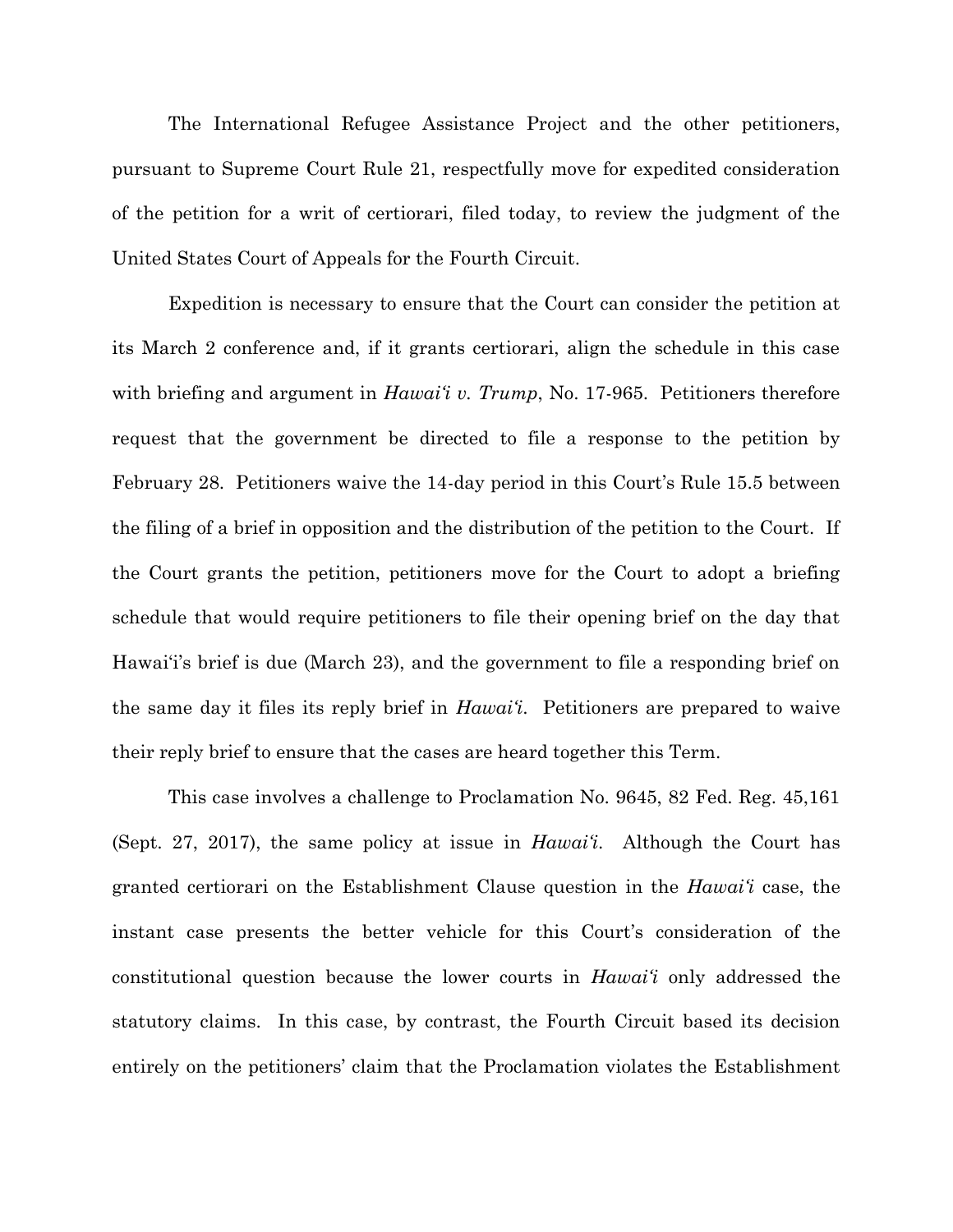Clause, and the district court made extensive factual findings specific to the Proclamation's religious purpose. Moreover, unlike *Hawai'i*, this case squarely presents the question of whether injunctive relief should be limited to individuals with a bona fide relationship to a U.S. person or entity—a question of enormous practical importance, on which the petitioners lost below.

As explained in the petition, granting certiorari in this case will allow the Court both to fully consider the proper scope of injunctive relief, and to ensure that the Court is presented with the best vehicle for resolving the Establishment Clause question. Consolidation will bring finality to the parties and the public by guaranteeing that all questions pertaining to the Proclamation can be resolved this Term. *See United States v. Thomas*, 361 U.S. 950 (1960) (granting certiorari in a second case and consolidating so that "the entire matter [can] be considered at one time"); *Gratz v. Bollinger*, 539 U.S. 244, 260 (2003) (granting certiorari in a second case to consider the challenged policy "in a wider range of circumstances").

Expedited consideration of the petition for certiorari is necessary to ensure that *IRAP* and *Hawai'i* can be briefed on the same schedule, just as they were last year when challenges to the Proclamation's predecessor ban were before this Court. If the Court grants the petition at its March 2 conference, petitioners are prepared to file their brief at the same time as Hawai'i, the government can file its response at the same time it files its reply in *Hawai'i*, and petitioners would waive their reply. The cases can then be argued on the same date and decided simultaneously.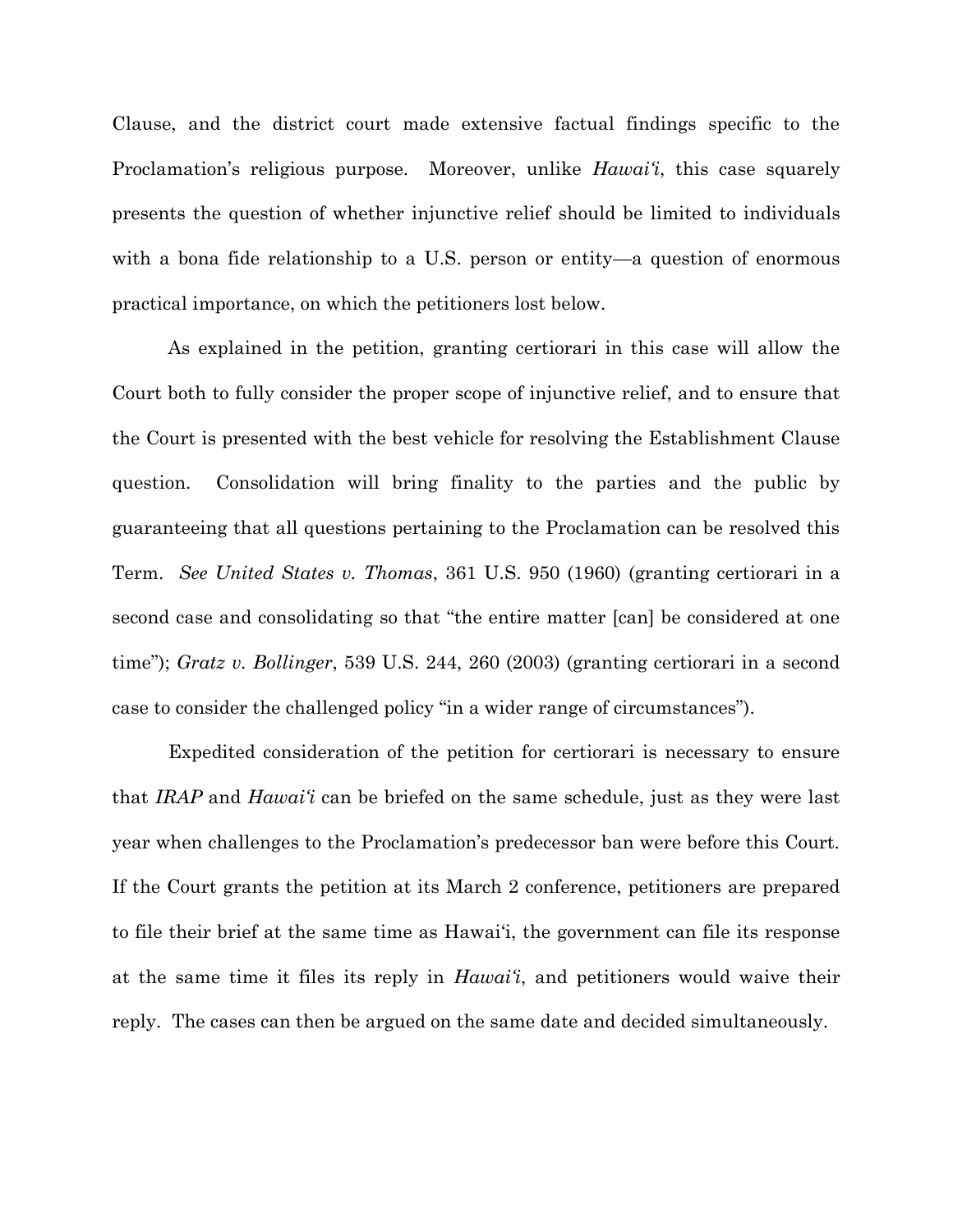In order to facilitate the Court's consideration of the petition at its March 2 conference, petitioners respectfully request expedited consideration of this motion. To that end, petitioners move for the Court to direct the government to respond to this motion by Monday, February 26. If the motion is granted, petitioners request that the government be directed to file its response to the petition by Wednesday, February 28.

Dated: February 23, 2018 Respectfully submitted,

Karen C. Tumlin Nicholas Espíritu Melissa S. Keaney Esther Sung Marielena Hincapié NATIONAL IMMIGRATION LAW CENTER 3450 Wilshire Blvd., #108-62 Los Angeles, CA 90010

Justin B. Cox NATIONAL IMMIGRATION LAW CENTER P.O. Box 170208 Atlanta, GA 30317

Cecillia D. Wang Cody H. Wofsy Spencer E. Amdur AMERICAN CIVIL LIBERTIES UNION **FOUNDATION** 39 Drumm Street San Francisco, CA 94111

Linda Evarts Kathryn Claire Meyer Mariko Hirose INTERNATIONAL REFUGEE ASSISTANCE **PROJECT** 40 Rector Street, 9th Floor New York, NY 10006

/s/ Omar C. Jadwat Omar C. Jadwat *Counsel of Record* Lee Gelernt Hina Shamsi Hugh Handeyside Sarah L. Mehta David Hausman AMERICAN CIVIL LIBERTIES UNION FOUNDATION 125 Broad Street New York, NY 10004 212-549-2500 ojadwat@aclu.org

David Cole Daniel Mach Heather L. Weaver AMERICAN CIVIL LIBERTIES UNION FOUNDATION 915 15th Street NW Washington, D.C. 20005

David Rocah Deborah A. Jeon Sonia Kumar Nicholas Taichi Steiner AMERICAN CIVIL LIBERTIES UNION FOUNDATION OF MARYLAND 3600 Clipper Mill Road,